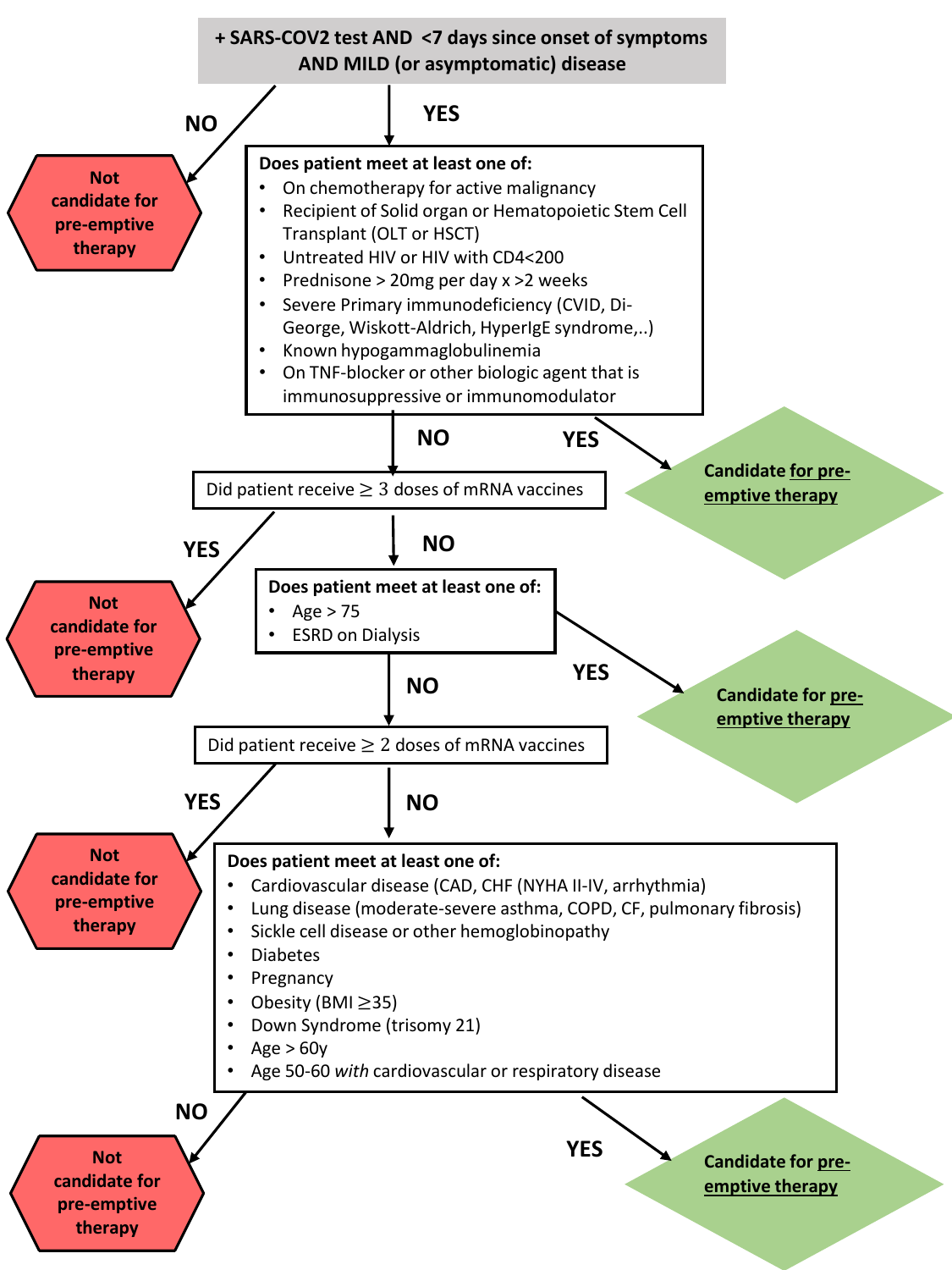## **CANDIDATE for Pre-emptive therapy**

Most responsible physician (MRP) to check for drug-drug [interactions](https://reference.medscape.com/drug-interactionchecker) for Nirmatrelvir/ritonavir (PAXLOVID) vs all medications taken by patient

Minor or no interactions AND eGFR > 30mL/min **MRP to prescribe (***[Prescription](https://www.inesss.qc.ca/covid-19/traitements-specifiques-a-la-covid-19/nirmatrelvir-/-ritonavir-paxlovid.html) link)* **nirmatrelvir/ritonavir (Paxlovid) If eGFR>60mL/min: 300/100mg po BID x 5 days If eGFR 30-60mL/min: 150/100mg po BID x 5 days If eGFR<30mL/min: AVOID** Serious risk of interactions) AND eGFR >30mL/min Call ID HOT and Medical Day hospital (x35199) **Remdesivir 200 mg IV day 1, then 100 mg IV day 2 and 3** First dose in Medical day Hospital, subsequent 2 doses at home via CLSC (if possible) eGFR <30mL/min Call ID HOT and Medical Day hospital (x35199)

**Remdesivir:** 100 mg IV (no loading dose) x 3 days All doses to be given in Day Hospital or ER with close monitoring of bloods